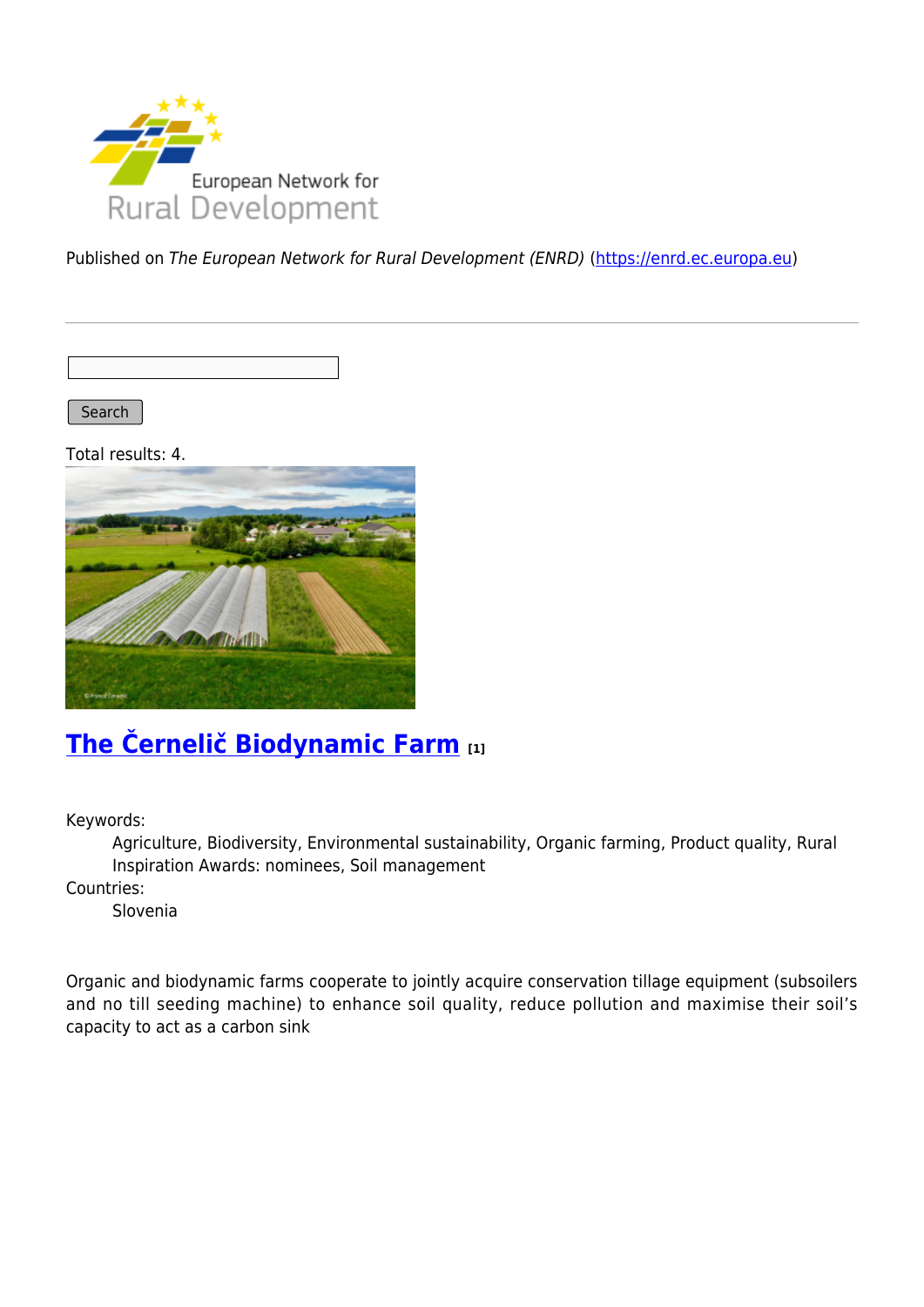

# **[Organic farming in Austria](https://enrd.ec.europa.eu/projects-practice/organic-farming-austria_en) [2]**

Keywords:

Agriculture, Biodiversity, Environmental protection, Environmental sustainability, Organic farming

Countries:

Austria

The Organic farming measure in the Austrian Rural Development Programme (RDP) helps preserve and enhance biodiversity; establish nutrient cycles on farms and reduce input, while also increasing soil fertility.





## **[Sustainable cultivation of olive trees and innovative](https://enrd.ec.europa.eu/projects-practice/sustainable-cultivation-olive-trees-and-innovative-extraction-olive-oil_en) [extraction of olive oil](https://enrd.ec.europa.eu/projects-practice/sustainable-cultivation-olive-trees-and-innovative-extraction-olive-oil_en) [3]**

Keywords:

Agriculture, Biodiversity, Entrepreneurship, Environmental sustainability, Innovation, Organic farming, Product quality

Countries:

Slovenia

An example of sustainable cultivation of olive trees and extraction of olive oil using innovative